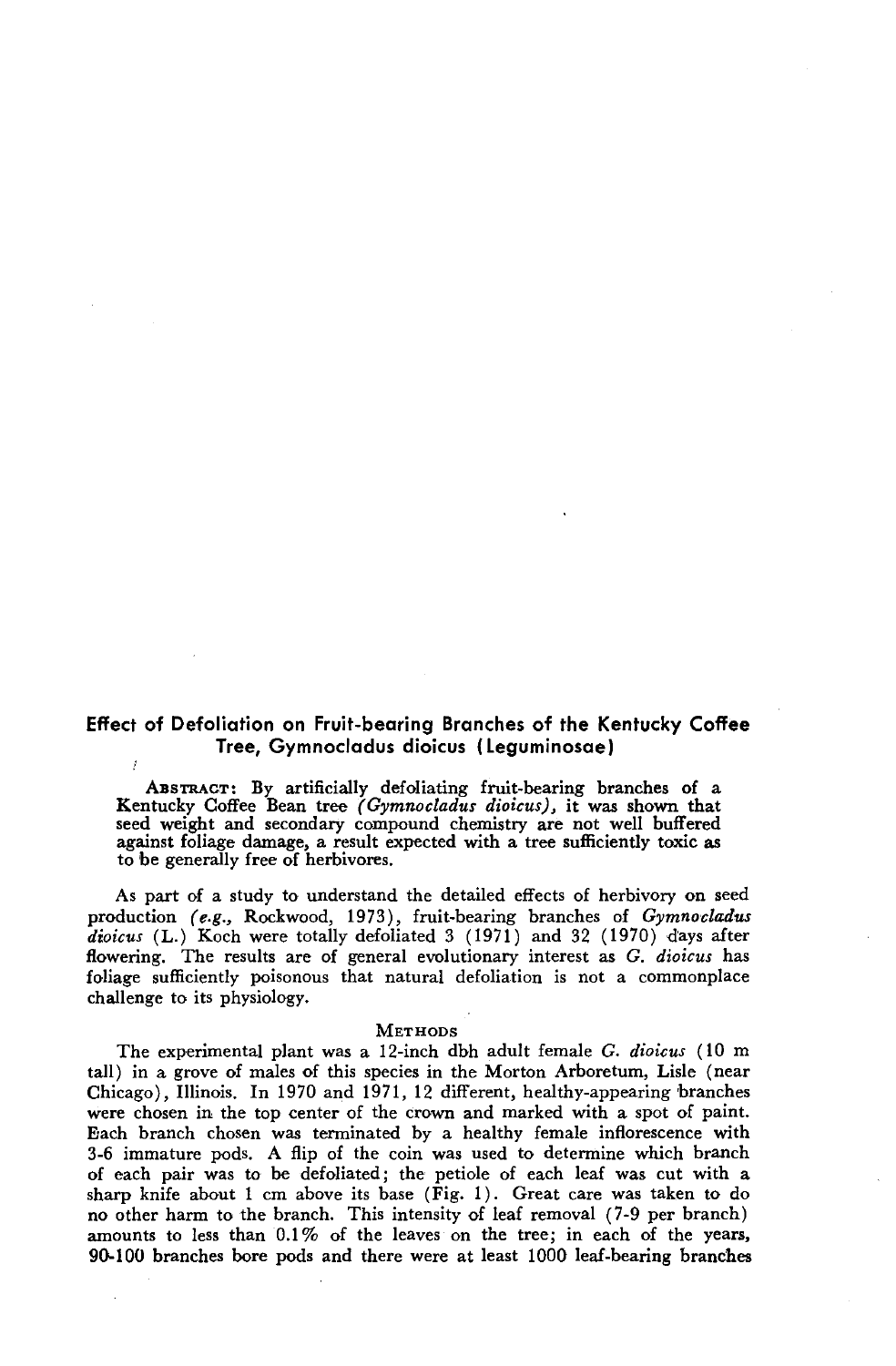in the canopy. The tree did not refoliate the defoliated branches, but the pods and the green stem bearing the leaf bases appeared normal. In 1970, the pods were full length (10-14 cm) but still flat at the time of defoliation (7 July 1970, about 32 days after flowering). In 1971, the pods were 1-3 cm long and old sepals were still hanging on the bases of the shorter ones at the time of defoliation (11 June 1971, about 3 days after the last flowers dropped from the inflorescence). In both years the pods were harvested in late December; by examining scars, I ascertained that no pods had fallen or been removed by animals from the control or experimental branches (over 95% of the 399 and 472 pods on the tree each year were still on the tree at the time of harvest).

#### **RESULTS**

Fruits produced from defoliated branches had significantly lighter pods and lighter seeds than those of control branches (Table 1). When the defoliation occurred within a few days of the time that the pods reached full length (1970), there was no pod abortion by the branches. However, there appeared to be a slight reduction in seed number, though the differences between experimental and control were not significant. When defoliation occurred shortly after flower drop (1971), an estimated 75% of the pods



Fig. I.-A. A healthy sexual branch ( control) of *Gymnocladus dioicus* at the time of the 1971 defoliation. B. As in A, but an experimental branch with the leaves clipped off just above their base; the contorted stem is due to repeated production of leafy branch ends over past years. Both branches are from the crown of the tree used in the experiment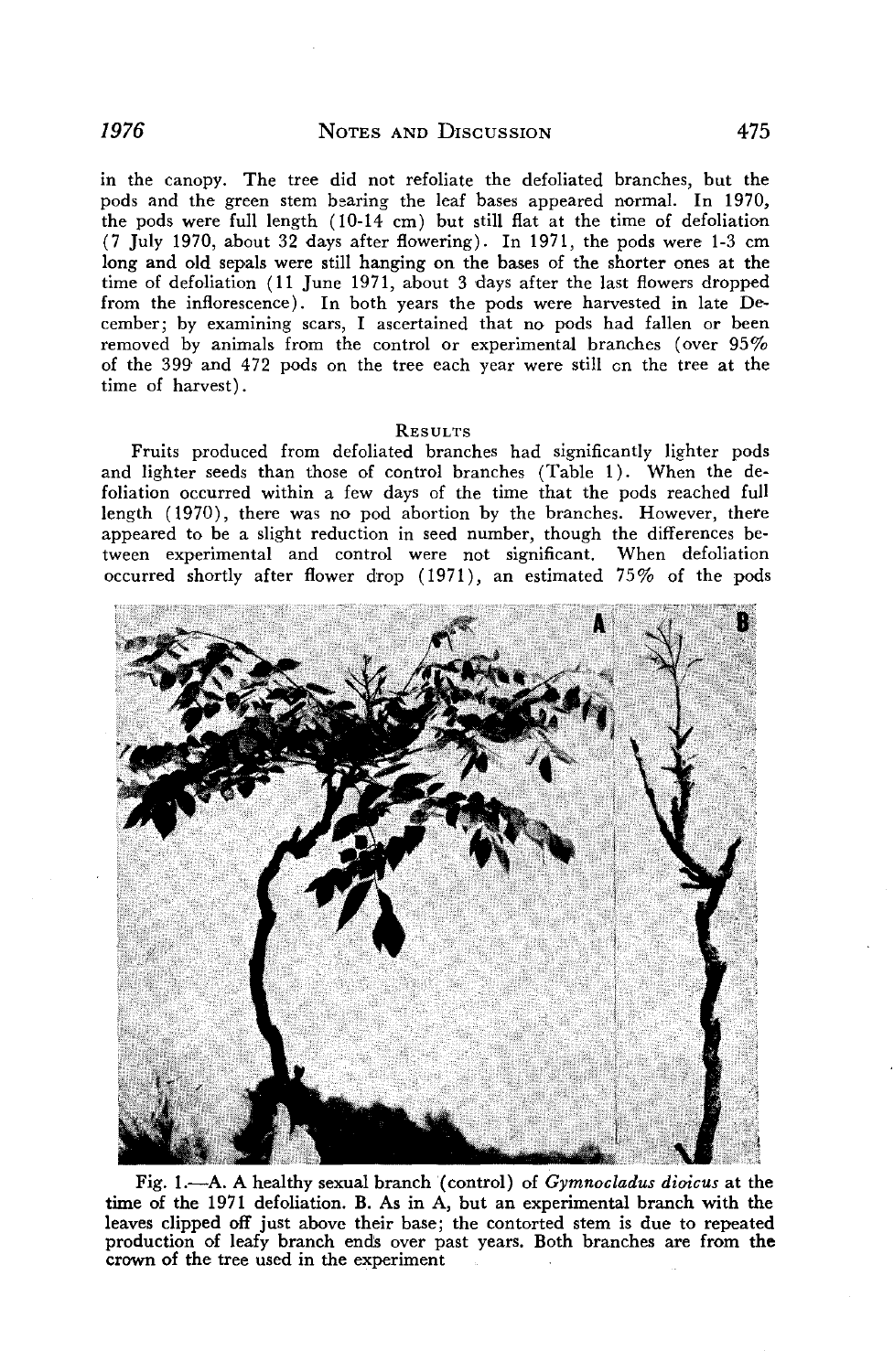were aborted, and there was a significant reduction in number of seeds per pod.

When the seed coats were cut through with a grindstone before planting, 100% of the seeds from the control branches germinated. Of the 75 seeds from the 1970 defoliated branches, 58% of 40 scarified seeds germinated. Only two of the eight seeds from the 1971 defoliated branches germinated.

The seeds differed in chemical composition between experimental and control. Normal *Gymnocladus dioicus* seeds contain about 10% dry weight of the presumably defensive isomers  $(G_1 \text{ and } G_2)$ , two of eight possible stereoisomers) of the uncommon amino acid  $\beta$ -hydroxy- $\gamma$ -methyl-glutamic acid (Dardenne *et ai.,* 1972a, b). These isomers occur at a 9: 1 ratio in normal seeds, but in the seeds from the 1970 defoliated branches, the ratio was 1: 1 and the concentration was about one-half that in normal seeds (E. A. Bell, pers. comm.).

### **DISCUSSION**

In contrast to wild herbaceous plants, whose seed weights appear to be well buffered against the effects of damage to the parent (Salisbury, 1942; Harper *et ai.,* 1970), these experiments show that seed size can be severely lowered by defoliation in the immediate vicinity of the developing fruits of *Gymnocladus dioicus.* It is surprising that the plant did not simply abort the fruits from the damaged branches, or altemately, divert enough resources from the remainder of its large and healthy crown to feed the developing pods.

It is of evolutionary interest to ask why it apparently does not have the behavior (that is, the physiological machinery and cueing systems) to do either of these things. There are two possibilities, neither being mutually exclusive.

( 1) The leaves of *Gymnocladus dioicus* have a reputation for being exceptionally free of insect attack and are poisonous (Pammel, 1911; Kingsbury, 1964) and this agrees with my own field data. The foliage of adult plants has a high concentration of  $\beta$ -hydroxy- $\gamma$ -methyl-glutamic acid and its isomer [however, the ratio of the two isomers  $(G_1: G_2 = 1: 9)$  is the reverse of that in the seeds, E. A. Bell (pers. comm.)]. Dardenne *et al.* (1972a), suspected that these compounds are responsible for freedom from herbivory, and I agree. If the plant is generally free of defoliation, then we would not expect there to have been the evolution of a physiology for coping with the immediate consequences of defoliation.

|                                     | Defoliated 7 July 1970<br>(ca. 32 days after flowering)<br>control<br>exp. |                        | Defoliated 11 June 1971<br>(ca. 3 days after flowering)<br>control<br>exp. |                        | ┿                     |
|-------------------------------------|----------------------------------------------------------------------------|------------------------|----------------------------------------------------------------------------|------------------------|-----------------------|
| $\overline{X}$ pod weight           | 11.74<br>$(n=22)$                                                          | $14.64***$<br>$(n=22)$ | 8.60<br>$(n=6)$                                                            | $12.44***$<br>$(n=24)$ |                       |
| <b>SD</b>                           | 2.10                                                                       | 2.27                   | 1.09                                                                       | 2.56                   |                       |
| $\overline{\mathbf{X}}$ seed weight | 1.46<br>$(n=75)$                                                           | $2.10***$<br>$(n=82)$  | 0.82<br>$(n=8)$                                                            | $1.95***$<br>$(n=59)$  | $2.09***$<br>$(n=53)$ |
| SD                                  | 0.39                                                                       | 0.38                   | 0.38                                                                       | 0.48                   | 0.22                  |
| $\overline{X}$ seeds/pod            | 3.41<br>$(n=22)$                                                           | 3.73n.s.<br>$(n=22)$   | 1.33<br>$(n=6)$                                                            | $2.46*$<br>$(n=24)$    |                       |
| SD                                  | 0.91                                                                       | 1.24                   | 1.51                                                                       | 1.02                   |                       |

TABLE I.-Weight (g) of *Gymnociadus dioicus* seeds and fruits from defoliated and control branches (t-tests of significance)

+ Seed weight recalculated after excluding the six shrunken and inviable seeds in the sample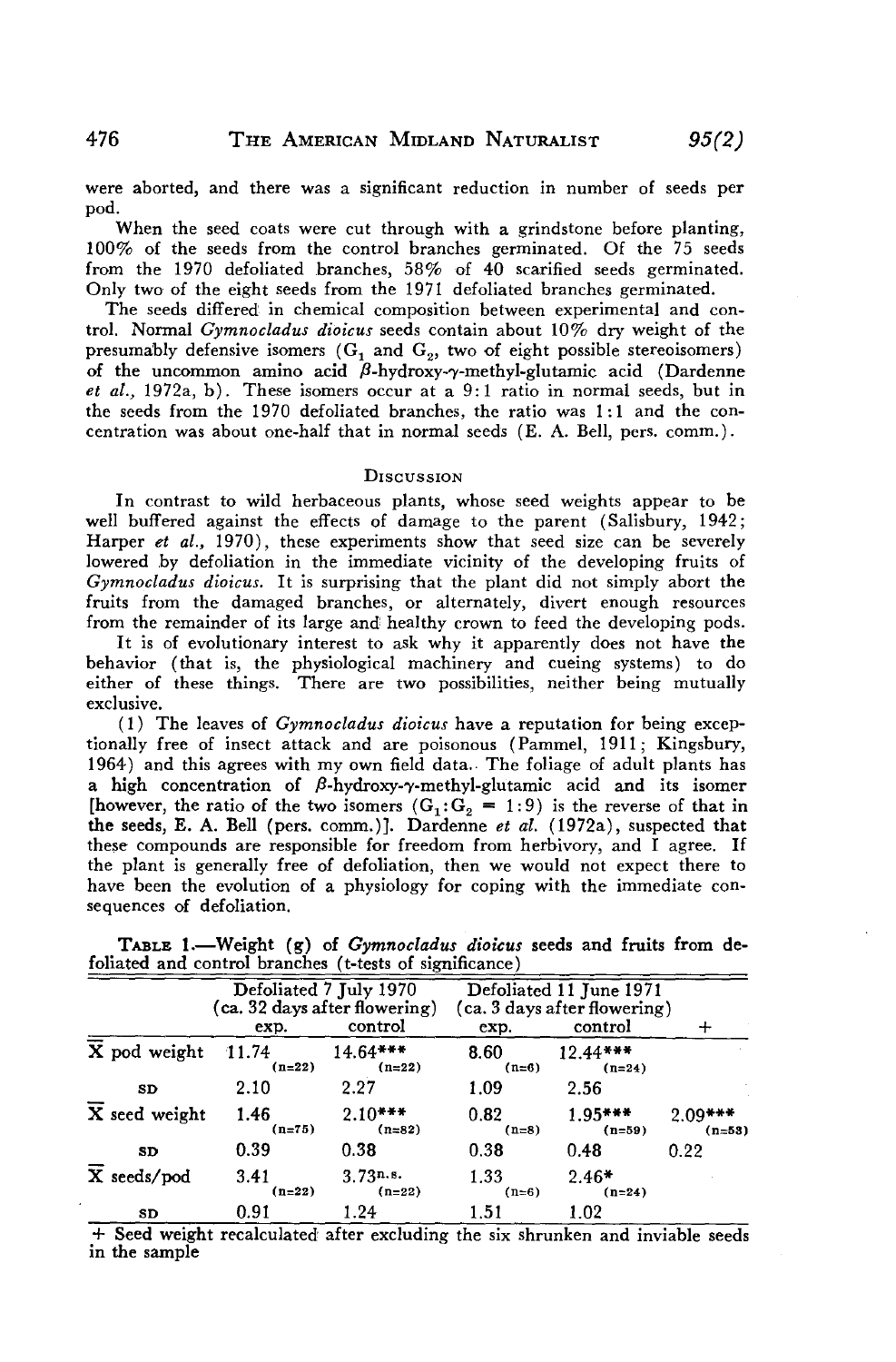*(2) Gymnocladus dioicus* is a tree that commonly bears a relatively smail crop of toxic seeds each year (in striking contrast to mast-cropping species of trees, trees that produce very large crops of highly edible seeds at intervals of 2-10 years, *ct.* Janzen, 1971). We may predict from this that it completely exhausts its annual allocation for sexual reproduction each year. This means, then, that fruit development is unlikely to be based on stored resources (as it is in oak, beech, conifers, etc.  $Cf$ . Büsgen and Münch, 1929, Chap. 12; Matthews, 1963; and Janzen, 1971) but rather on photosynthates drawn directly from the leaves as the seeds mature. It is surprising that apparently only the photosynthates from the leaves on the fruiting branch support fruit development. Since the majority of the branches are sterile any given year, it seems quite likely that their photosynthate is used entirely for the vegetative welfare of the tree. However, it is possible that the honor of being a sexual branch is rotated among the branches from year to year.

As this defoliation-albeit abnormal in the life of the tree-has produced an alteration of seed size rather than the expected reduction in seed number, it might be worthwhile to note that there are a number of reports in the weed and agricultural biology literature of annual plant seed size and chemical content changing as a result of defoliation *(e.g.,* Harper *et al.,* 1970; Kalton and Eldredge, 1947; Maun and Cavers, 1971; Reed and Stephenson, 1972, 1973). However, the relevance of the more agricultural of these examples to evolutionary biology is always suspect, since so many other selective pressures on the plant have also been altered in the agricultural environment.

*Acknowledgments.-Data* collection was aided by my mother, Danny Janzen, and R. Sachs. The facilities of the Morton Arboretum were greatly appreciated. Other facilities were provided by the Hope Department of Entomology, Oxford. Financial support came from NSF GB-25189, GB-7805, GB-7819 and GB-35032X. E. A. Bell, C. M. Pond and F. Reed offered constructive criticism of the manuscript.

# LITERATURE CITED

BUSGEN, M. AND E. MUNCH. 1929. The structure and life of forest trees. John

- Wiley and Sons, Inc., New York. 436 p.<br>
DARDENNE, G. A., J. CASIMIR, E. A. BELL AND J. R. NULU. 1972a. Two<br>
stereoisomers of  $\beta$ -hydroxy- $\gamma$ -methyl-glutamic acid from seeds of  $Gymno-  
cladus dioicus. Phytochemistry 11:787-790.$ <br>
...........
- ,8-hydroxy.-y-methyl-glutamic acids from *Gymnocladus dicicus. Phyto-*

*chemistry,* 11:791-797. HARPER, J. L., P. H. LOVELL AND K. G. MOORE. 1970. The shapes and sizes of seeds. *Annu. Rev. Ecol. Syst.,* 1: 327-356.

JANZEN, D. H. 1971. Seed predation by animals. *Ibid., 2:465-492.* 

KALTON, R. R. AND J. C. ELDREDGE. 1947. Can hail ruin soybeans? *Iowa Agric.*   $Exp.$  *Stn. Iowa Farm Science, 2:5-8.* 

KINGSBURY, J. M. 1964. Poisonous plants of the United States and Canada. Prentice-Hall, Englewood Cliffs, New Jersey. 626 p.

MATTHEWS, J. D. 1963. Factors affecting the production of seed by forest trees. *For. Abstr.,* 24: i-xiii.

MAUN, M. A. AND P. B. CAVERS. 1971. Seed production and dormancy in *Rumex crispus.* II. The effects of removal of various proportions of flowers at anthesis. *Can.* ]. *Bot.,* **49:** 1841-1848.

PAMMEL, L. H. 1911. A manual of poisonous plants. Torch Press, Cedar Rapids, Iowa. 977 p.

REED, F. C. AND S. N. STEPHENSON. 1972. The effects of simulated herbivory on *Ambrosia artemisiitolia* L. and *Arctium minus* Schk. *Mich. Acad.,*  4:359-364.